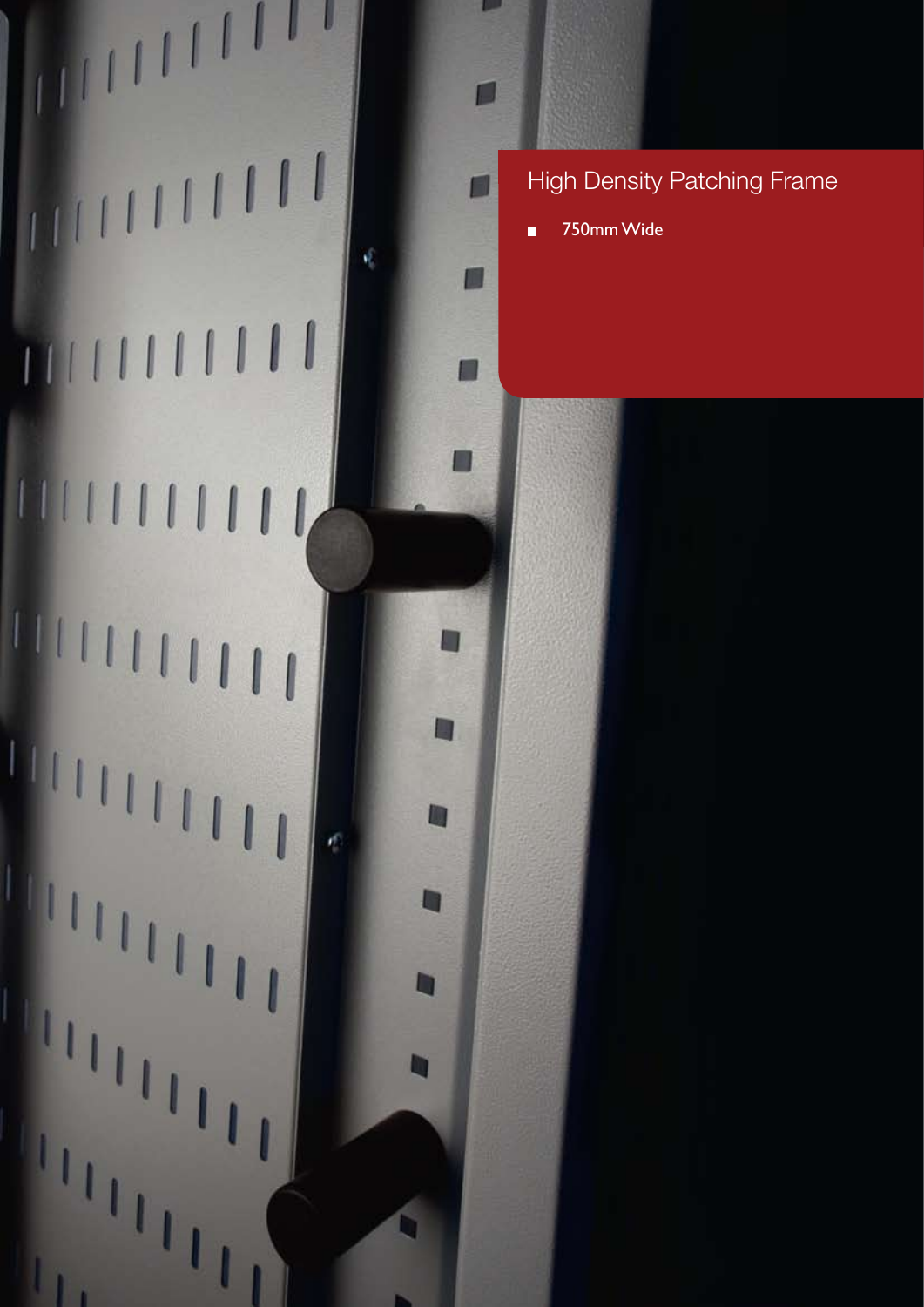The Prism HDPF has been designed to compliment the existing Pi enclosure range. Where their is a need for focussed structured cabling management the HDPF is the perfect solution. Manufactured in a reduced footprint to allow the use of this product in areas where conventional enclosures cannot be installed.

#### High Density Patching Frame

The HDPF racking system is designed for the installation of structured cabling products as well as a number of active products. Utilsing the vertical management arms supplied with the product, allow the client to accomodate moves and changes and access to all cables throughout the life of the installation. The HDPF can be installed in

an stand alone installion or back to back to provide additional depth and space utilisation. There are a range of complimenting accessories including plinth solutions, Power Distribution Units, door and side panel options.



#### Typical Applications

- Server/Data Centres
- 19" Electronic Equipment Housing
- Communication Systems
- IT Systems

#### Standard Features

- Fully assembled welded steel construction
- An individual free standing unit or wall mounting unit
- Can be installed side-by-side and back-to-back  $\Box$
- Reduced footprint with high density cabling capabilities
- No sharp edges or tight corners (all edges are radiused to prevent chaffing of cable)
- Rack is complete with  $12$  tubular, side cable management arms allowing ease of patching from side to side
- Large base and roof apertures for cable loom entry
- Comprehensive earth bonding points included
- Front doors available, plain steel, glazed and wardrobe style
- Side panels, lockable and removable
- Fixing points provided in the base for securing to the floor
- Raised and slab plinth options

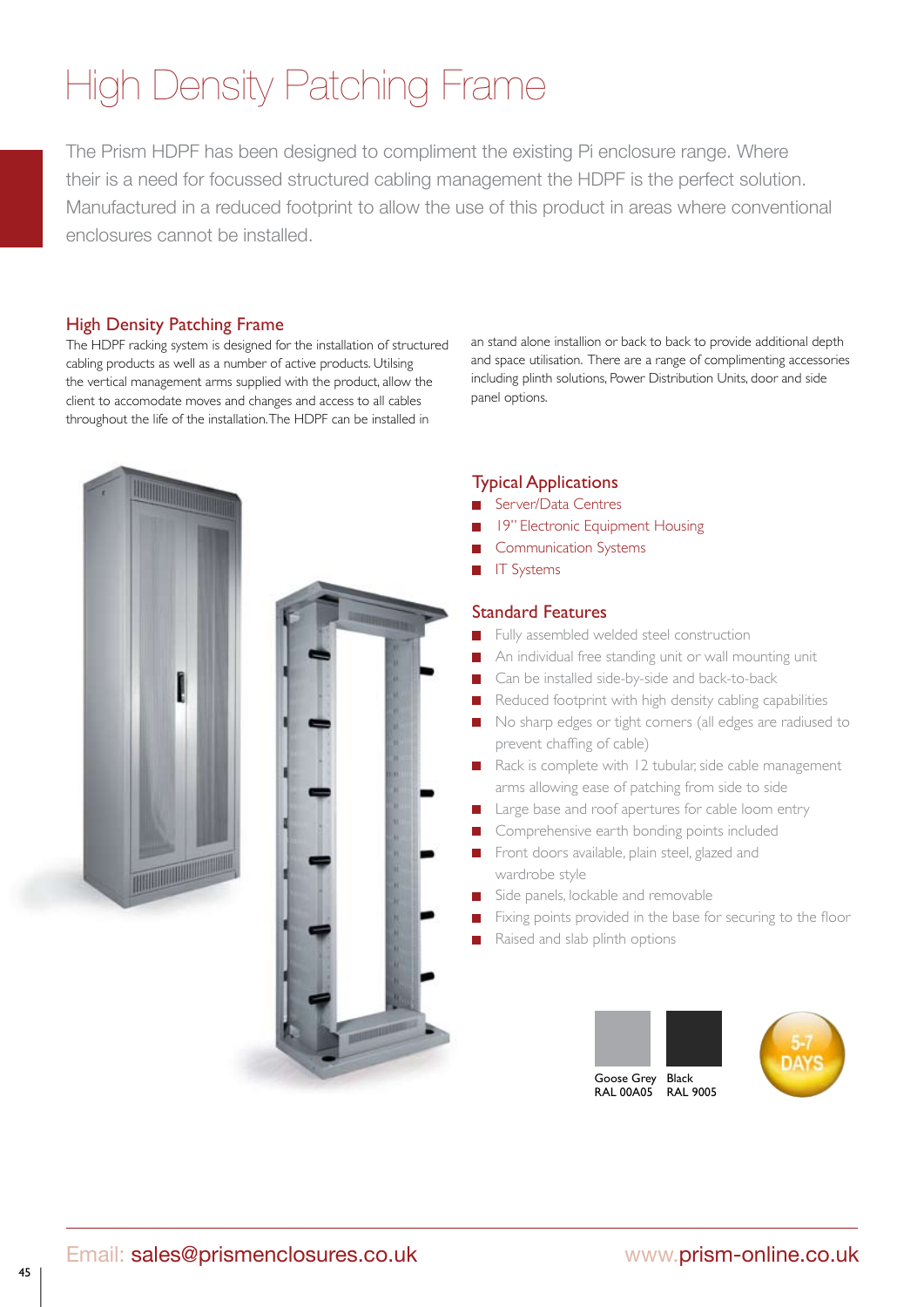

The HDPF rack comes fully assembled and is of a welded steel construction requiring no further assembly on site, The HDPF is

designed to have no sharp edges or tight corners and edges are radiused in key areas to eliminate over stressing of cables.

Typical Installations

The HDPF comes complete with 12 tubular side cable management arms allowing ease of patching from side to side.



Quick Release Front Door Housing



Tubular Cable Management Arms For Patch Cord Management

Wardrobe Style Doors

Cable Entry Appertures





Standard Configuration Standard Configuration With Removable Front Door Housing



Complete Solution With Wardrobe Style Doors